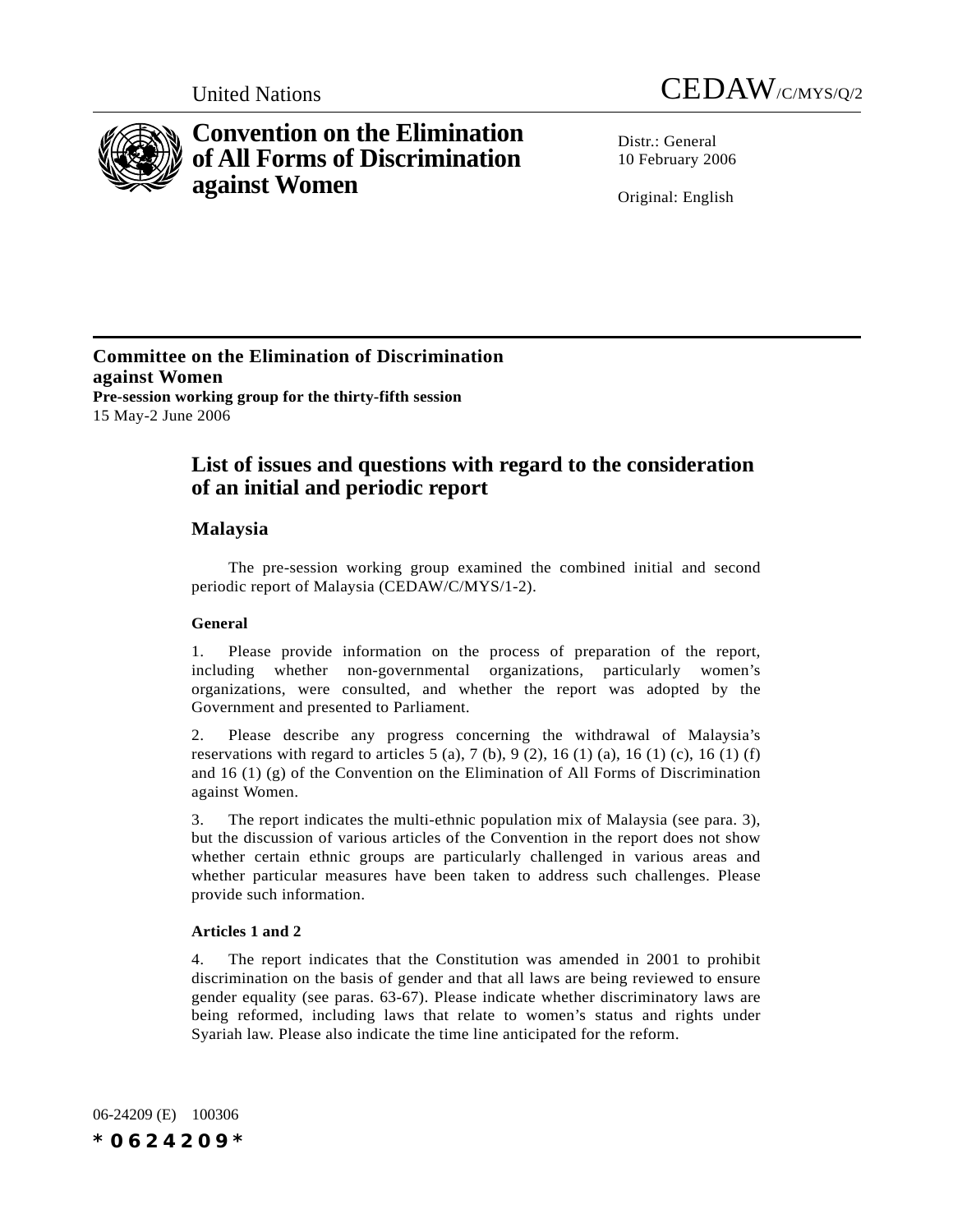5. A recent Federal Court decision interpreted the equality provision in article 8(1) of the Federal Constitution as extending only "to persons in the same class" and held that women, in that case, were a different class than men. Please explain the concept of "equality" under the Federal Constitution and whether this concept conforms to Malaysia's obligations under the Convention.

6. Article 8(2) of the Federal Constitution, which prohibits discrimination, including on the basis of gender, has been interpreted by Malaysian courts as protecting individuals from discrimination by state or public authorities only. What measures have been taken to formulate anti-discrimination laws protecting women from discrimination by entities other than state or public authorities, in line with articles 2 (b) and 2 (e) of the Convention?

#### **Article 3**

7. The report mentions that measures have been taken to develop a genderdisaggregated information system to monitor the progress of women's programmes and activities (see para. 83). Please indicate the status of the development of this system and provide details of its scope and coverage.

8. Please provide details of the work that has been undertaken by the Ministry of Women and Family Development since its establishment, particularly the work of the gender focal points in the ministries, and of the Ministry's role and level of authority within the Government, as well as its human and financial resources.

#### **Article 4**

9. The report states that "gender-blind elements in the recruitment, posting and promotion in the public service often results in under-representation of women at the decision-making level" (see para. 96). However, the report also acknowledges that "the Government has not yet practised the quota and preferential rules" (see para. 85). Has consideration been given to using temporary special measures, such as the establishment of quotas or incentives to accelerate achieving equality, particularly in the field of women's participation in political and public life, in the light of article 4, paragraph 1, of the Convention and the Committee's general recommendation 25 on article 4, paragraph 1, of the Convention and general recommendation 23 on women in public life?

#### **Article 5**

10. The report acknowledges that "women's ability to ... participate in society ... has often been curtailed by widespread stereotyping of women as followers and supporters rather than leaders or equal partners" (see para. 89). The report indicates that the Ministry of Women and Family Development had requested the Ministry of Education to eliminate stereotypical images in textbooks (see para. 95). Please indicate the progress made in eliminating stereotypes from textbooks and also indicate what measures have been taken to eliminate stereotypes in the media.

## **Violence against women**

11. What kinds of data are being collected on the incidence of violence against women, including domestic violence and sexual violence in Malaysia, and what do they reveal in terms of trends?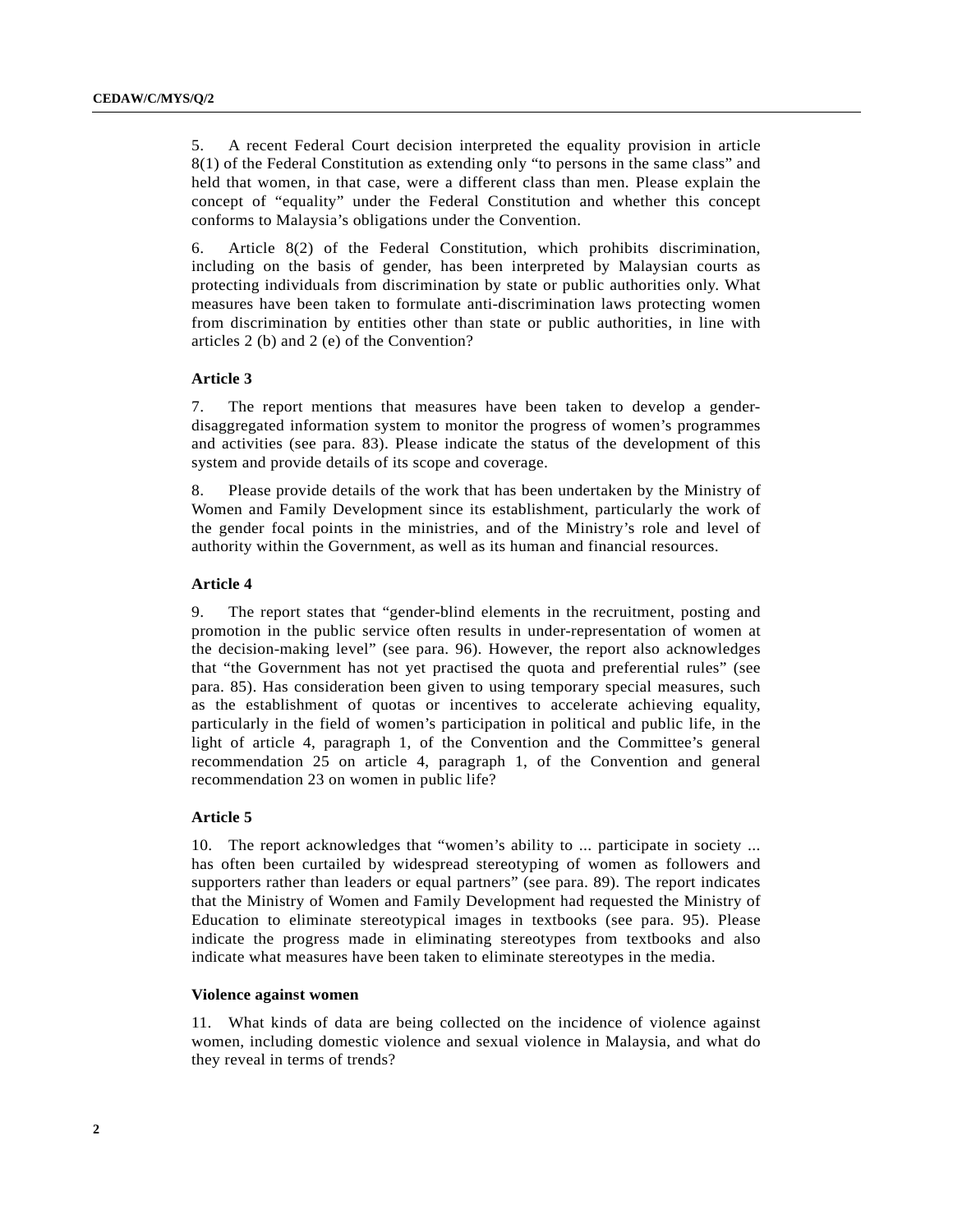12. The report indicates that the Domestic Violence Act 1994 protects victims of violence in the home, but points out that marital rape is not considered a crime in Malaysia unless the parties are separated under a judicial decree, the wife has obtained an injunction against sexual relations with the husband or the woman is in her '*iddah* period (see para. 453). Please indicate if, and how, victims of marital rape are protected under the Domestic Violence Act.

13. The Special Rapporteur on violence against women, its causes and consequences indicates in her report of 27 February 2003 (E/CN.4/2003/75/Add.1) that the "Abuse of foreign domestic workers, mostly women, is a growing problem in Malaysia ... [which] can take the form of beating, overworking, withholding the salary, malnourishment, and denial of contacts with the family" (see para. 1079). Please indicate the actions taken to prevent such abuse and protect domestic workers, including measures being taken to address the underlying societal attitudes that perpetuate such abuse.

14. The combined initial and second periodic report of Malaysia indicates that the Ministry of Women and Family Development in consultation with the Ministry of Human Resources and other stakeholders is studying a proposal to formulate specific sexual harassment legislation (CEDAW/C/MYS/1-2, para. 216). What is the status of this proposed legislation?

#### **Article 6**

15. The Special Rapporteur on violence against women, its causes and consequences, in her report of 18 March 2005 (E/CN.4/2005/72/Add.1), draws attention to the trafficking of Indonesian women to Malaysia for sexual exploitation and for the purpose of selling their children for illegal adoptions (see paras. 192- 196, 240-244). However, the report does not provide any information on the incidence of trafficking. Please provide data on the number of women and girls who are trafficked to, from and through Malaysia.

16. The combined initial and second periodic report of Malaysia indicates that trafficking "is not specifically criminalized in Malaysia" but there are laws in the country that are used to combat trafficking in persons (see CEDAW/C/MYS/1-2, para. 105). Please indicate whether the Government is considering enacting specific legislation to combat trafficking and describe the measures taken to provide specialized training with regard to trafficking for members of the police and the judiciary.

17. The report indicates that the "Social Welfare Department is responsible for providing protection, rehabilitation and counselling to girls and women below 18 who have been involved in vice and prostitution" (see para. 109). Please provide information on the rehabilitative and protective measures in place for women and girls of all ages who are victims of trafficking for purposes of prostitution and other forms of sexual exploitation. Please also include a description of the effectiveness of these measures.

#### **Article 7**

18. According to the report, in 2000, women's representation was only 10.4 per cent in the lower house of Parliament and 5.5 per cent in the various state assemblies, and, in 2001, only 2 out of 28 cabinet ministers were women (see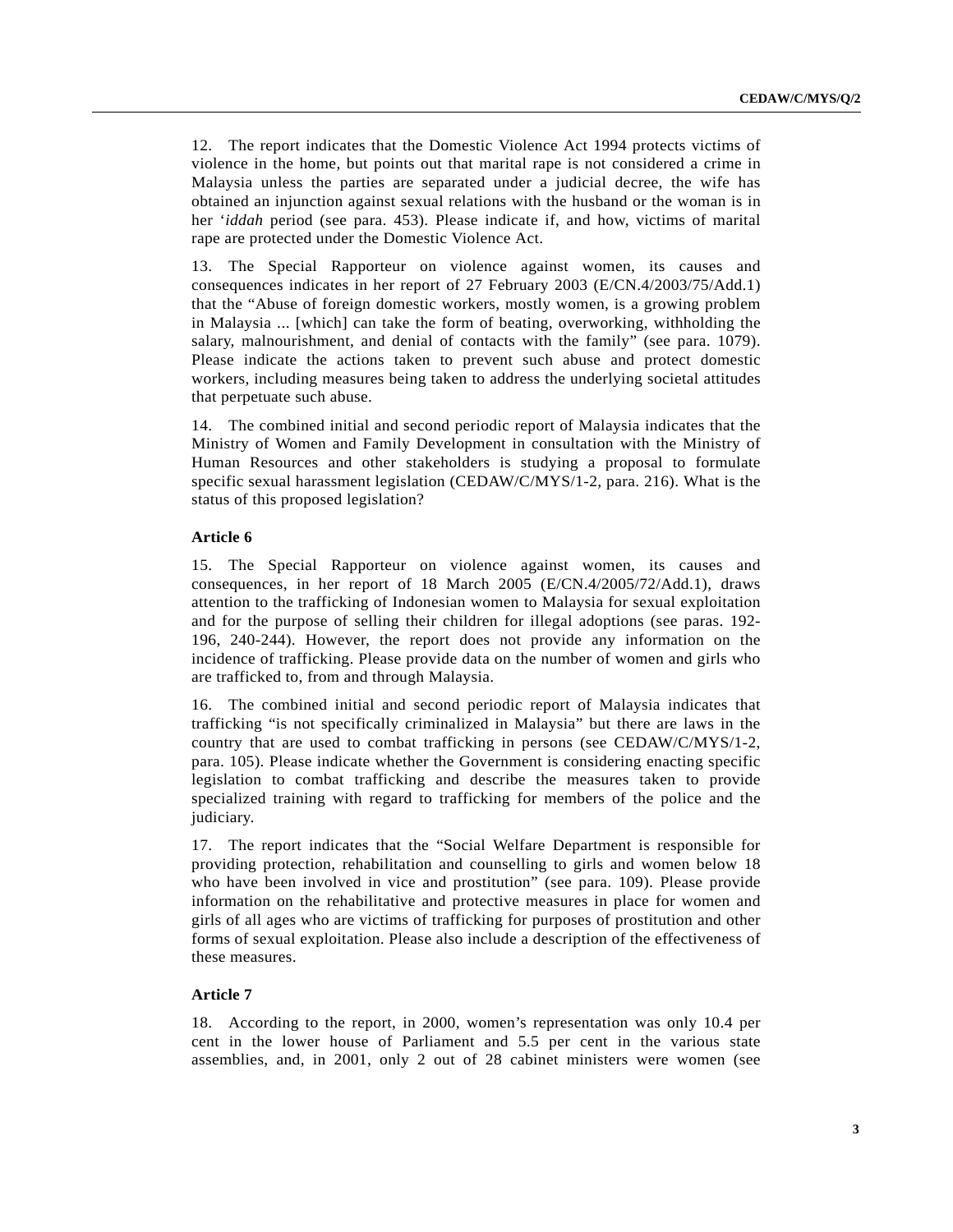para. 116). Please indicate whether this situation has improved and detail the specific programmes that are being implemented to increase women's representation in public and political life.

#### **Article 8**

19. The report acknowledges that the number of Malaysian women working in international organizations is very low and that that is due to cultural constraints and "to respect for the sensitivities of host countries" (see para. 139). Please explain these statements and provide details of the measures the Government is taking to overcome obstacles to, and to encourage, women's participation in the work of international organizations.

#### **Article 9**

20. The report indicates that the citizenship law in article 14 of the Federal Constitution is discriminatory in that while foreign-born children and foreign wives of Malaysian men can get Malaysian citizenship, the same is not true for foreignborn children (with foreign fathers) and foreign husbands of Malaysian women (see para. 149). Please indicate measures being taken to amend this law and indicate the time frame anticipated for such law reform.

#### **Article 10**

21. The report highlights that the management and policymaking levels in the Ministry of Education and the State Education Departments are "extremely male dominated" (see para. 191) and, while the number of female teachers in schools significantly exceeds the number of male teachers, less than 30 per cent of the heads of primary and secondary schools and less than 9 per cent of the heads of institutes of higher learning are women (see para. 192). The report indicates that even where women are better qualified than men, they "face problems getting into top or key positions" (see para. 195). Please indicate the measures that are being taken to bridge the gap between women's qualifications and their appointment to key management and policymaking positions in the education sector.

#### **Article 11**

22. The report points out that the Government is "conducting a research with the aim to identify factors which caused a mismatch of academic qualifications and job opportunity in the labour market" (see para. 228). Please specify the results of this research and whether it has been used to make concrete policies to address the gap between women's academic qualifications and their opportunities for participation in the labour market.

23. According to the report, there are certain provisions in the Employment Act of 1955 for the "protection" of women, including provisions prohibiting women from working in any agricultural or industrial undertaking between 10 p.m. and 5 a.m. or commencing work without having had a rest period of 11 consecutive hours, and provisions prohibiting women from carrying out underground work (see para. 207). The report indicates that "in a number of instances employers are reluctant to employ women on account of these special provisions" (see para. 226). Please indicate whether the impact of these provisions on women's employment has been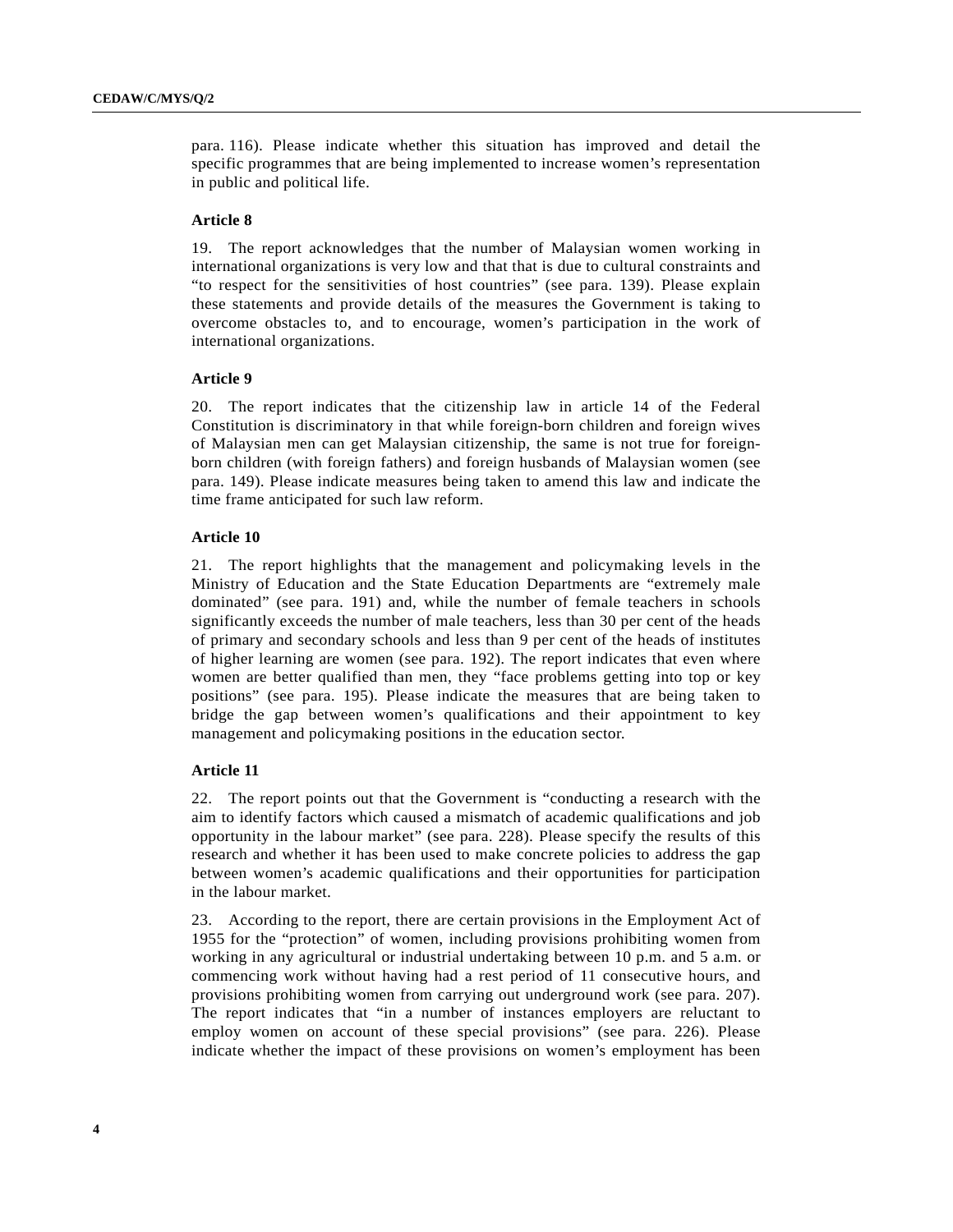evaluated and provide details of any such evaluation and plans to remedy their disadvantageous impact.

#### **Article 12**

24. The report indicates that while there is "indirect and qualitative evidence to suggest that some groups of women, e.g. disabled/migrant/aboriginal or indigenous women and those who are living/working in estates and plantations are marginalized in terms of access to health services and facilities ... no reliable data is available" (see para. 243). Please indicate the measures that have been taken to collect such data and provide access to health care for these groups of women.

25. The report states that current HIV/AIDS prevention campaigns and strategies are inappropriate for women because they emphasize the importance of reducing numbers of sexual partners, fidelity in marriage and consistent condom use, whereas women are largely monogamous and are usually not in a position to ensure their husbands' fidelity or insist on use of condoms (see para. 257). Please describe alternative, culturally sensitive HIV/AIDS prevention strategies targeted at women that are being considered or implemented. Also indicate whether certain groups of women are particularly at risk of contracting HIV/AIDS and whether prevention campaigns are targeted at such groups.

## **Article 14**

26. The report states that rural women are not involved in decision-making at the district or higher level, have low representation in farmers' organizations and cooperatives, have limited scope to make decisions pertaining to village development and have leadership roles only in "women's only organizations, which are mainly social and welfare-based in nature" (see para. 321). The report indicates that the Government is making efforts to mobilize rural women through women's groups (see para. 318), and that it is conducting courses and training to enhance the skills and leadership ability of rural women (see para. 325). Please describe the impact of the Government's efforts to improve the participation of rural women in decision-making processes at all levels.

27. The report indicates that there has been a rise in the number of female-headed households in Malaysia and that, according to the 1991 census, 18.2 per cent of rural households in Malaysia were headed by women (see para. 325). Please describe the Government's policies and programmes that address the specific needs of female-headed households in rural areas.

## **Articles 15 and 16**

28. The report states that women's status in the family is "based on the culture and traditional beliefs of its various ethnic groups" and "a wife is expected to obey her husband" and his family and "there is little room for negotiation or deviation" from these norms and practices (see para. 380). Please indicate the steps the Government is taking, including through the education system and the media, to raise awareness of equality of women and men in marriage and to encourage debate on the status of women in the family.

29. The Islamic Family Law (Federal Territories) (Amendment) Bill 2005 contains several provisions that adversely affect Muslim women, such as making polygamy